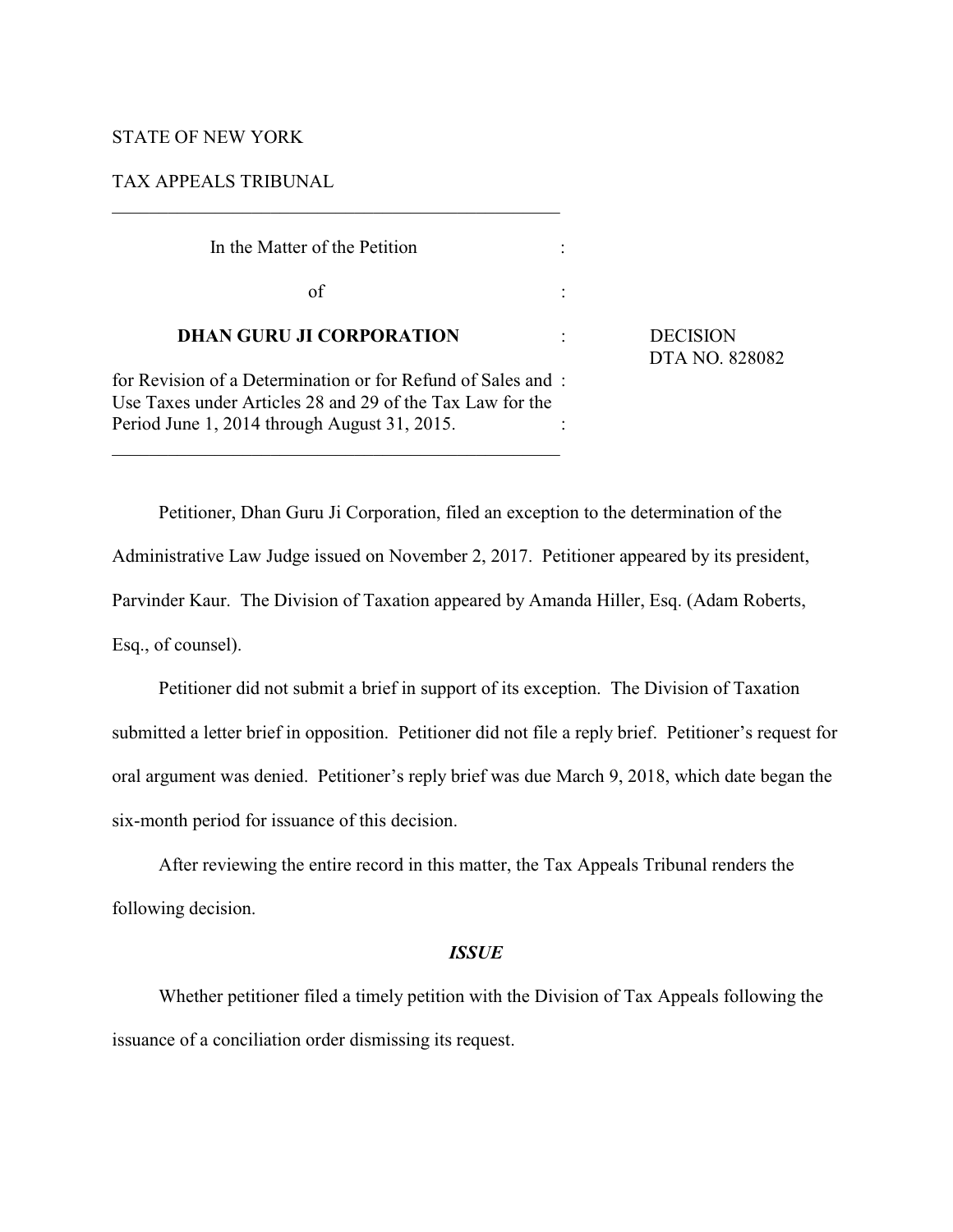### *FINDINGS OF FACT*

We find the facts as determined by the Administrative Law Judge, except that we have added footnote 1 below to more fully reflect the record. As so modified, the Administrative Law Judge's findings of fact are set forth below.

1. On February 8, 2017, the Division of Tax Appeals received a petition from petitioner, Dhan Guru Ji Corporation, which protested a notice of determination issued to it. The envelope containing the petition bears a United States Postal Service (USPS) postmark of February 3, 2017. The notice of determination, assessment number L-044437084, dated February 18, 2016, was issued to petitioner at an address in New Windsor, New York.

2. On May 25, 2017, Supervising Administrative Law Judge Herbert M. Friedman, Jr., of the Division of Tax Appeals issued a notice of intent to dismiss petition to petitioner. The notice of intent indicated that the relevant notice of determination was issued on February 18, 2016, but that the petition was not filed until February 3, 2017, or 351 days later.

3. In response to the issuance of the notice of intent, the Division of Taxation (Division) submitted the affidavits of Robert Farrelly, dated June 29, 2017, and Fred Ramundo, dated June 30, 2017, both employees of the Division. The Division also submitted a copy of the notice of determination issued to petitioner, a copy of a request for conciliation conference filed by petitioner, a copy of the conciliation order dated June 3, 2016 (CMS No. 270644) dismissing request issued to petitioner, and a copy of the certified mail record (CMR) containing a list of conciliation orders issued by the Division on June 3, 2016.<sup>1</sup>

 $<sup>1</sup>$  Although the notice of intent was issued due to the apparent late-filing of the petition following the</sup> Division's issuance of the notice of determination on February 18, 2016 (*see* finding of fact 1), we note that the administrative law judge treated the notice of intent as addressing the apparent late-filing of the petition in response to the June 3, 2016 conciliation order dismissing petitioner's request for a conciliation conference. Thus, as did the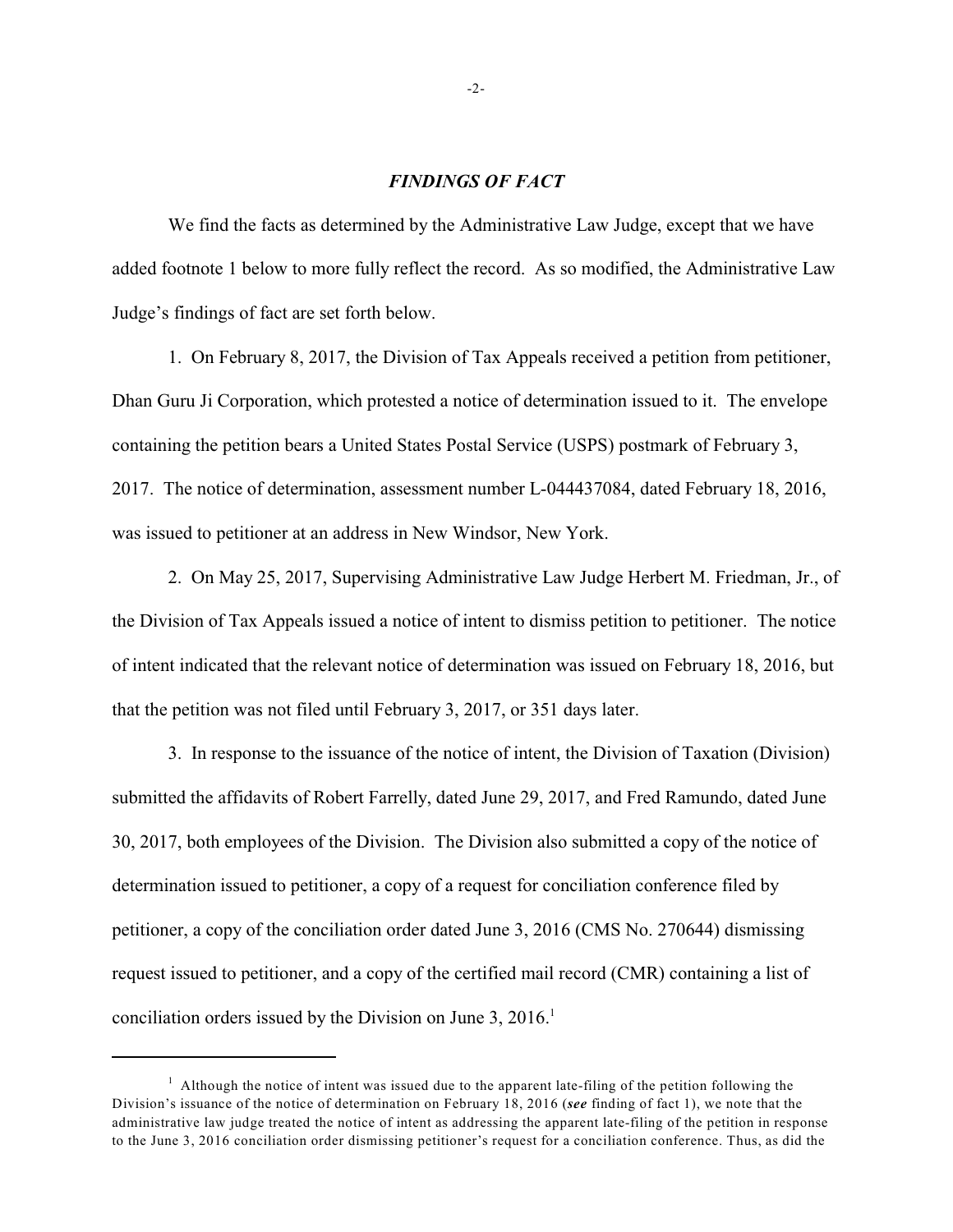4. The affidavit of Robert Farrelly, Supervisor of Tax Conferences for the Bureau of Conciliation and Mediation Services (BCMS), sets forth the Division's general practice and procedure for preparing and mailing conciliation orders. The procedure culminated in the mailing of the conciliation order dismissing request by USPS, via certified mail, and confirmation of such mailing through receipt by BCMS of a postmarked copy of the certified record for presort mail or CMR.

5. The BCMS Data Management Services Unit prepared and forwarded the conciliation orders and the accompanying cover letters, predated with the intended date of mailing, to the conciliation conferee for signature. The conciliation conferee, in turn, signed and forwarded the orders and cover letters to a BCMS clerk assigned to process the conciliation orders.

6. The name, mailing address, order date and BCMS number for each conciliation order to be issued were electronically sent to the Division's Advanced Function Printing Unit (AFP Unit). For each mailing, the AFP Unit assigned a certified control number and produced a cover sheet that indicated the BCMS return address, date of mailing, the taxpayer's name, mailing address, BCMS number, certified control number, and certified control number bar code.

7. The AFP Unit also produced a computer-generated CMR entitled "Certified Record for Presort Mail." The CMR was a listing of taxpayers and representatives to whom conciliation orders were sent by certified mail on a particular day. The certified control numbers were recorded on the CMR under the heading "Certified No." The AFP Unit printed the CMR and cover sheets via a printer located in BCMS, and these documents were delivered to the BCMS clerk assigned to process conciliation orders.

-3-

administrative law judge, we deem this exception to be a protest of the conciliation order dismissing the request for a conciliation conference. This is appropriate as it reflects the actual procedural history of this matter.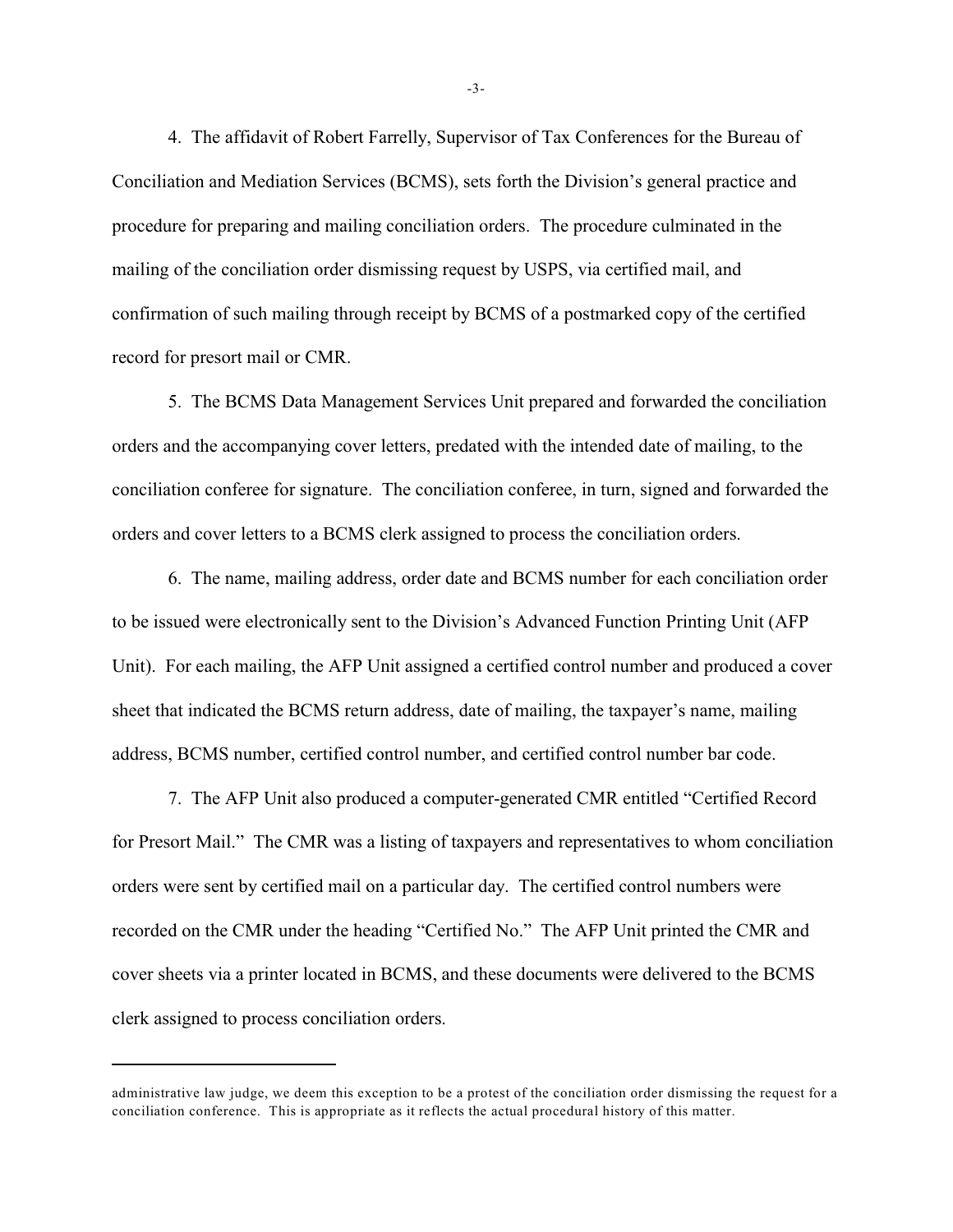8. The clerk's regular duties included associating each cover sheet, conciliation order and cover letter. The clerk verified the names and addresses of taxpayers with the information listed on the CMR and on the cover sheet. The clerk then folded and placed the cover sheet, cover letter, and conciliation order into a three-windowed envelope through which the BCMS return address, certified control number, bar code, and name and address of the taxpayer appear.

9. It was the general office practice that the BCMS clerk stamp on the bottom left corner "Mail Room: Return Listing to: BCMS BLDG 9 RM 180 ATT: CONFERENCE UNIT" on the last page of the CMR.

10. The BCMS clerk also wrote the date of mailing of the conciliation orders listed on the CMR at the top of each page of the CMR. In this case, "6-3-16" was written in the upper right corner of each page of the CMR.

11. The CMR, along with the envelopes containing the cover sheets, cover letters, and conciliation orders were picked up in BCMS by an employee of the Division's Mail Processing Center.

12. Mr. Farrelly attested to the truth and accuracy of the copy of the four-page CMR, which contained a list of the 35 conciliation orders issued by the Division on June 3, 2016. The CMR also listed 35 certified control numbers. Each such certified control number was assigned to an item of mail listed on the four pages of the CMR. Specifically, corresponding to each listed certified control number was a reference number, the name and address of the addressee, and postage and fee amounts.

13. Information regarding the conciliation order issued to petitioner is contained on page three of the CMR. Corresponding to certified control number 7104 1002 9730 0848 3887 was

-4-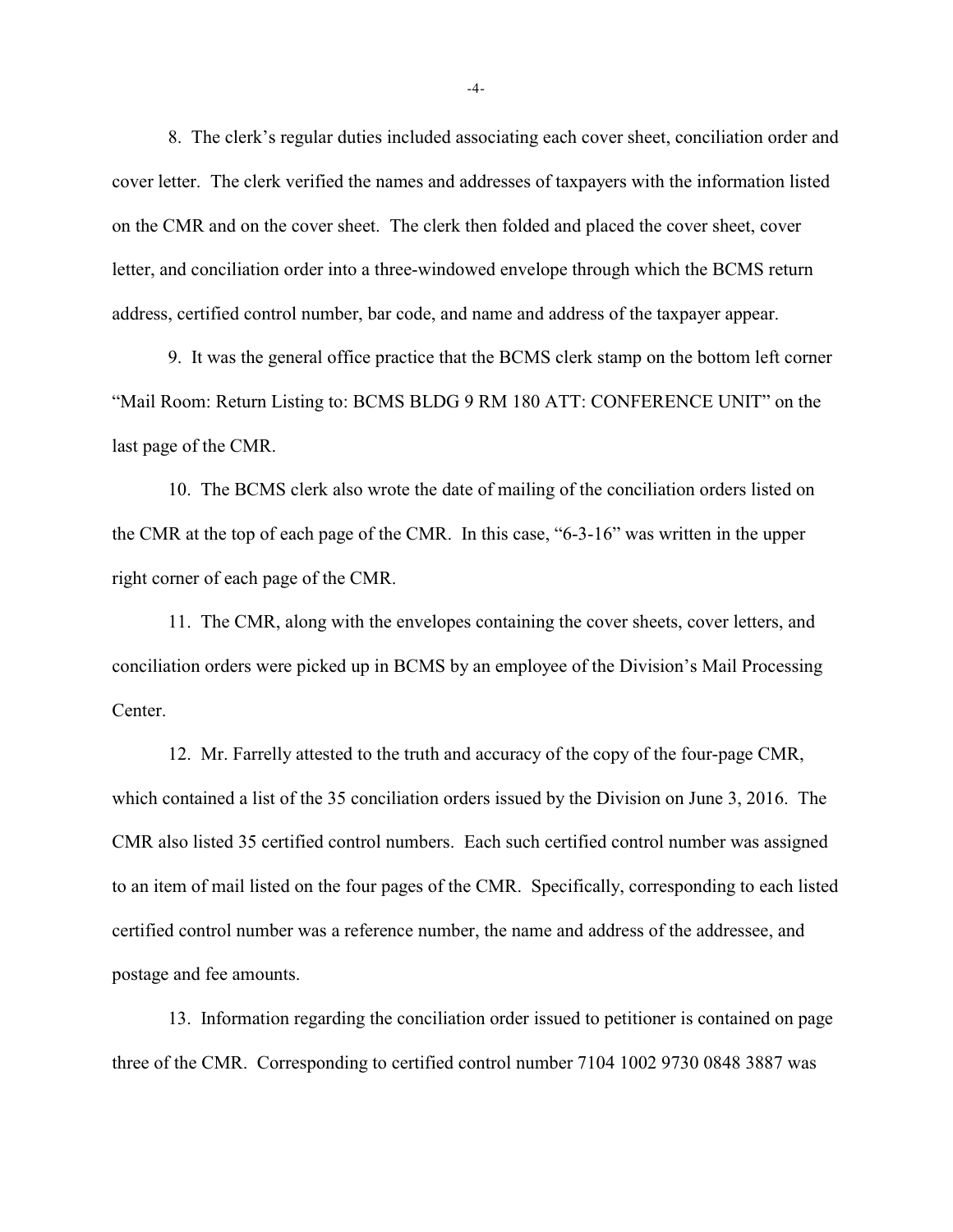reference number 000270644,<sup>2</sup> along with the name and the New Windsor, New York, address of petitioner. The New Windsor, New York, address for petitioner is the same address used by petitioner in its request for conciliation conference and the petition filed herein.

14. The affidavit of Fred Ramundo, a supervisor in the Division's mail room since December of 2013, and currently a Stores and Mail Operations Supervisor, attested to the regular procedures followed by his staff in the ordinary course of business of delivering outgoing mail to branch offices of the USPS. He stated that after a conciliation order was placed in the "Outgoing Certified Mail" basket in the Mail Processing Center, a member of the staff weighed and sealed each envelope and affixed postage and fee amounts. A clerk then counted the envelopes and verified the names and certified mail numbers against the information contained on the CMR. Thereafter, a member of the staff delivered the stamped envelopes to a branch of the USPS in Albany, New York. A postal employee affixed a postmark and his or her signature to the CMR indicating receipt by the post office.

15. In this particular instance, the postal employee affixed a postmark dated June 3, 2016 and initialed each page of the four-page CMR. The postal employee also circled the number "35" on page four to indicate the "Total Pieces Received at Post Office."

16. Mr. Ramundo stated that the CMR is the Division's record of receipt, by the USPS, for pieces of certified mail. In the ordinary course of business and pursuant to the practices and procedures of the Division's Mail Processing Center, the CMR is picked up at the post office by a member of Mr. Ramundo's staff on the following day after its initial delivery and is then

-5-

<sup>&</sup>lt;sup>2</sup> We note that this reference number corresponds to the CMS number of the conciliation order described in finding of fact 3 (CMS 270644).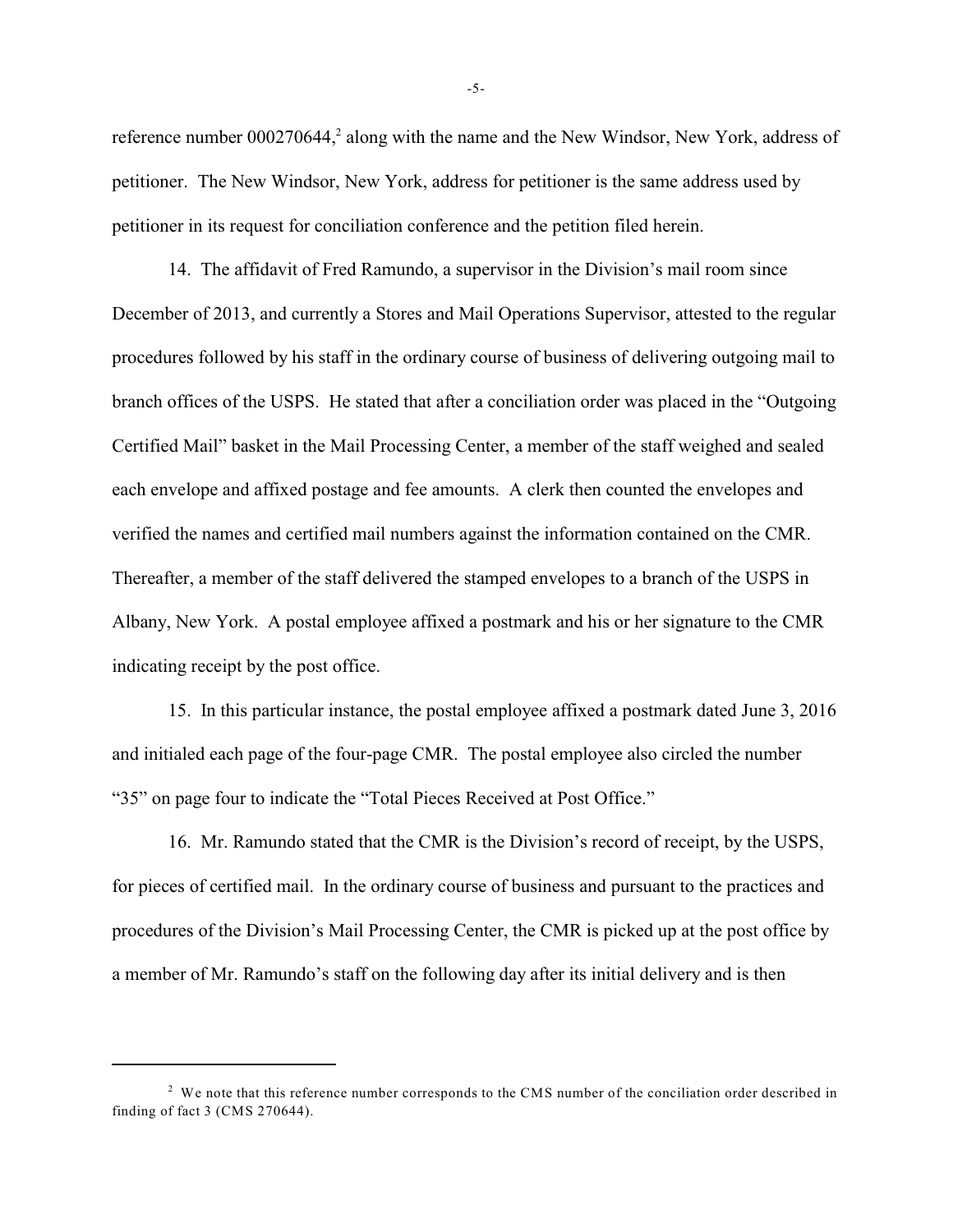delivered to the originating office, in this case BCMS. The CMR is maintained by BCMS in the regular course of business.

17. Based upon his review of the affidavit of Robert Farrelly, the exhibits attached thereto and the CMR, Mr. Ramundo states that on June 3, 2016, an employee of the Mail Processing Center delivered a piece of certified mail addressed to Dhan Guru Ji Corporation to a branch of the USPS in Albany, New York, in a sealed envelope for delivery by certified mail. He states that he can also determine that a member of his staff obtained a copy of the CMR delivered to, and accepted by, the post office on June 3, 2016, for the records of the Division. Mr. Ramundo asserts that the procedures described in his affidavit are the regular procedures followed by the Mail Processing Center in the ordinary course of business when handling items to be sent by certified mail and that these procedures were followed in mailing the piece of certified mail to petitioner on June 3, 2016.

18. Petitioner responded to the notice of intent to dismiss with a letter from its president, Parvinder Kaur, admitting that the petition in this matter was not timely filed due to the fact that the person she hired to contest the underlying notice of determination failed to properly handle the matter. Petitioner requests that its petition be considered on the merits.

## *THE DETERMINATION OF THE ADMINISTRATIVE LAW JUDGE*

The Administrative Law Judge began her determination by noting the 90-day statutory time limit for filing a petition for a hearing with the Division of Tax Appeals following the issuance of a conciliation order. The Administrative Law Judge observed that because the petition in this matter appeared to be filed after that deadline, the Division of Tax Appeals issued a notice of intent to dismiss petition.

-6-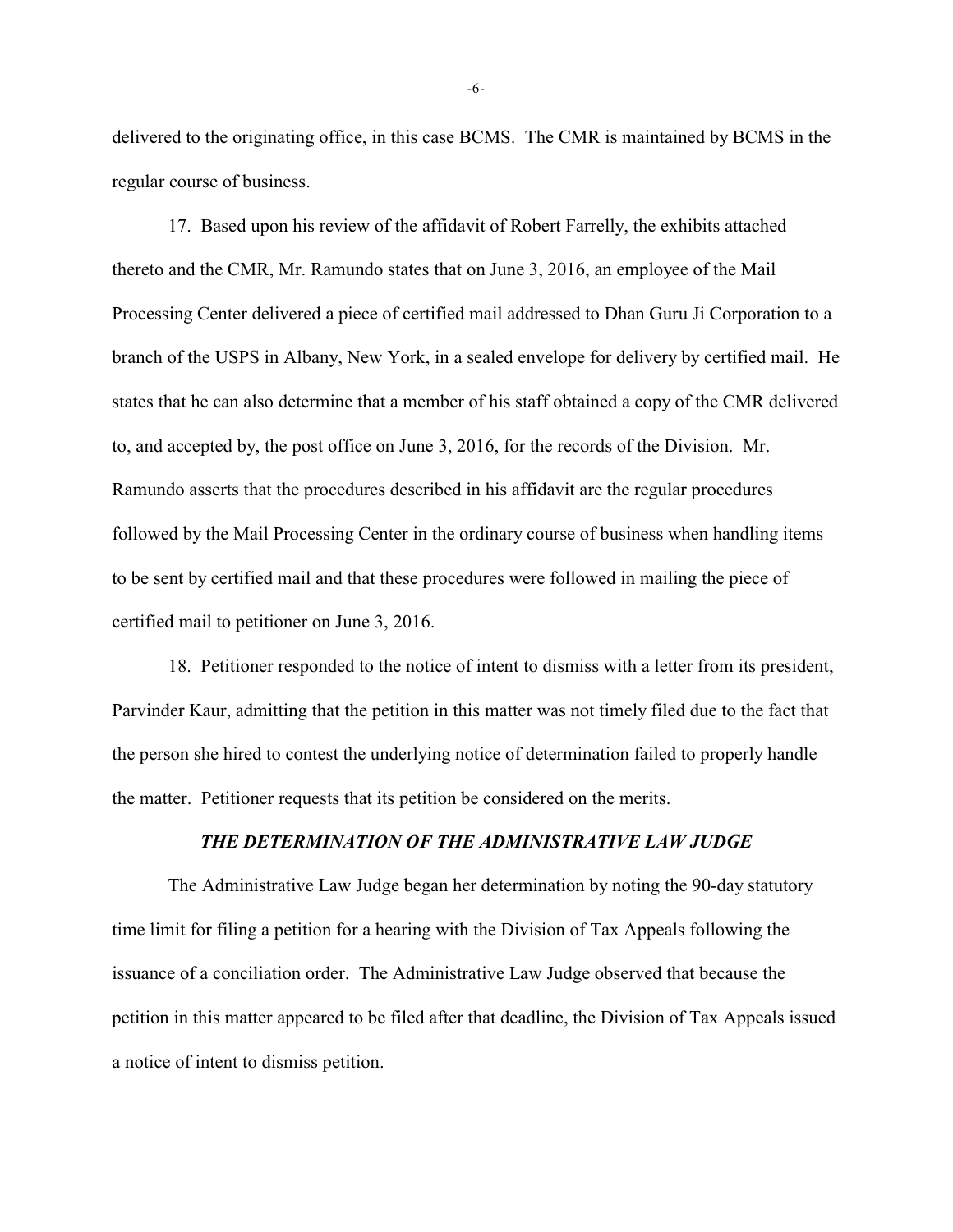The Administrative Law Judge noted that where the timeliness of a taxpayer's protest against a conciliation order is in question, the Division bears the burden of showing proper mailing of the statutory notice. According to the Administrative Law Judge, in order to show proper mailing, the Division must show evidence of a standard procedure for issuance of a statutory notice and evidence that such procedure was followed in this instance.

The Administrative Law Judge found that the Division met this burden by introducing evidence of its standard mailing procedures for statutory notices and that such procedures were followed in mailing the conciliation order here at issue through the affidavits of the Division employees. Furthermore, the Administrative Law Judge noted that the properly completed certified mail record submitted with the affidavits of the Division's employees constituted documentary evidence of the date and fact of the mailing of the subject conciliation order to petitioner.

The Administrative Law Judge concluded that because the petition in this case was filed more than 90 days after the issuance of the conciliation order, the Division of Tax Appeals lacked jurisdiction to address it. Consequently, the Administrative Law Judge dismissed the petition.

## *SUMMARY OF ARGUMENTS ON EXCEPTION*

Petitioner maintains on exception that the petition was timely and asks that we consider the merits of its protest. The Division argues that the Administrative Law Judge correctly determined that the petition in this matter was untimely and thus the Division of Tax Appeals lacks jurisdiction to address the merits of the petition. Furthermore, the Division posits that petitioner offered no evidence to substantiate its position that the petition was timely filed and asks that the determination of the Administrative Law Judge be sustained.

-7-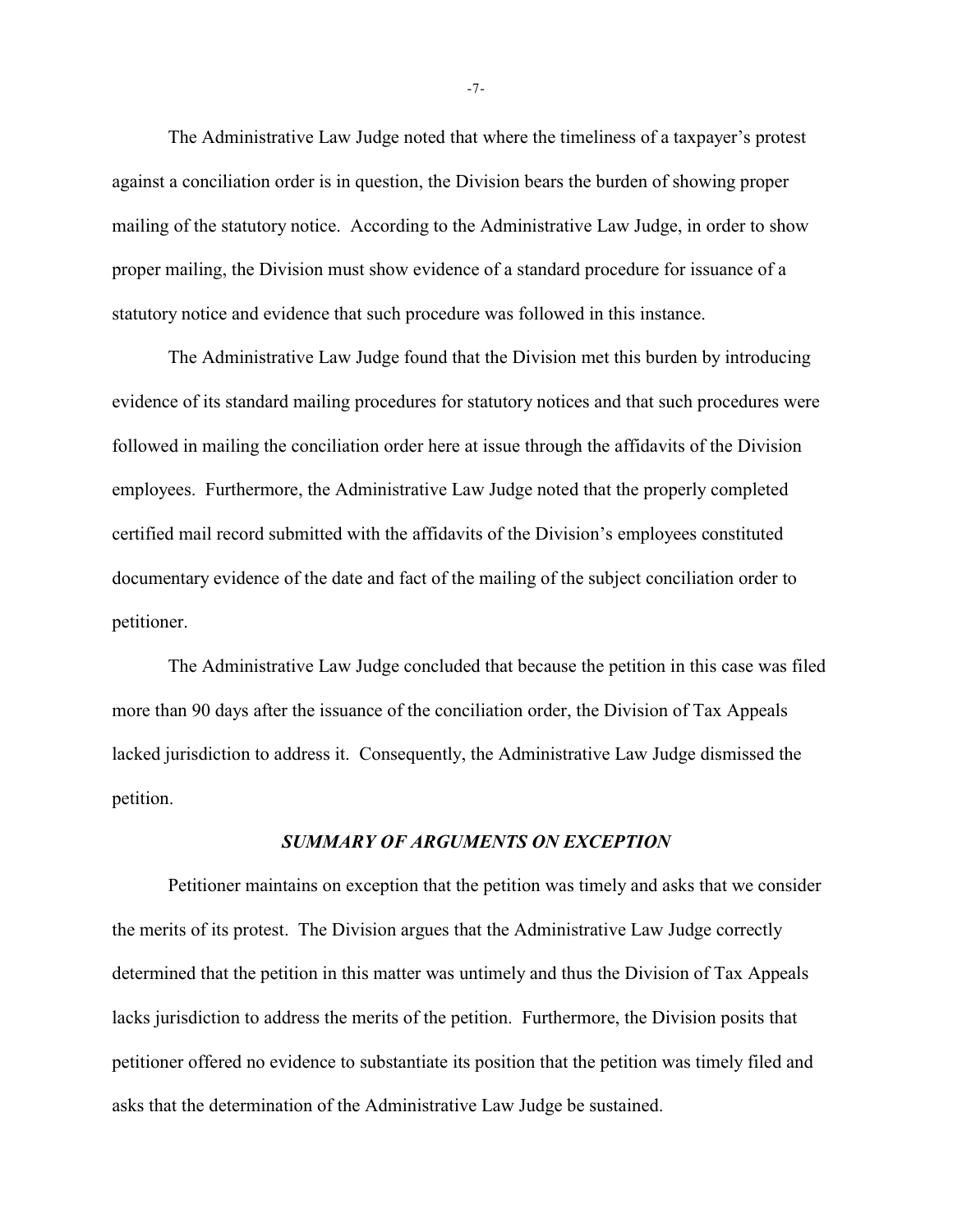#### *OPINION*

We agree with the Division that the Administrative Law Judge correctly determined that the petition in this matter was untimely filed and thus the Division of Tax Appeals lacks jurisdiction to consider the merits of petitioner's protest of the conciliation order issued on June 3, 2016 (*see* Tax Law § 170 [3-a] [e]; 20 NYCRR 4000.5 [c]). Our review of the record accords with the Administrative Law Judge's finding that the Division demonstrated proper mailing of the conciliation order to petitioner on June 3, 2016 through its submission of the affidavits of two of its employees familiar with its mailing procedures and the attached completed certified mail record (*see Matter of Katz*, Tax Appeals Tribunal, November 16, 1991; *Matter of Novar TV & Air Conditioner Sales & Serv.*, Tax Appeals Tribunal, May 23, 1991; *Matter of Auto Parts Ctr., Inc.*, Tax Appeals Tribunal, February 9, 1995). As the petition was not filed until February 3, 2017, or beyond the 90-day statutory deadline for filing a protest of a statutory notice, we must conclude that the petition in this matter is untimely and the Division of Tax Appeals lacks jurisdiction to reach the merits of petitioner's protest (*see Matter of Rotondi Indus. Corp.*, Tax Appeals Tribunal, July 6, 2006).

Although the determination included petitioner's response to the notice of intent arguing that the late filing of its petition should be excused due to its reliance on its representative who did not properly handle this matter, the Administrative Law Judge did not address this argument in her conclusions. While we prefer to have the benefit of an Administrative Law Judge's research and analysis, we believe no purpose would be served by remanding this case to the Administrative Law Judge for further consideration. It is clear that under our prior decisions a petitioner cannot alleviate its responsibility to timely file its petition by asserting reliance upon its representative to do so (*see Matter of Avlonitis, Tax Appeals Tribunal*, February 20, 1992).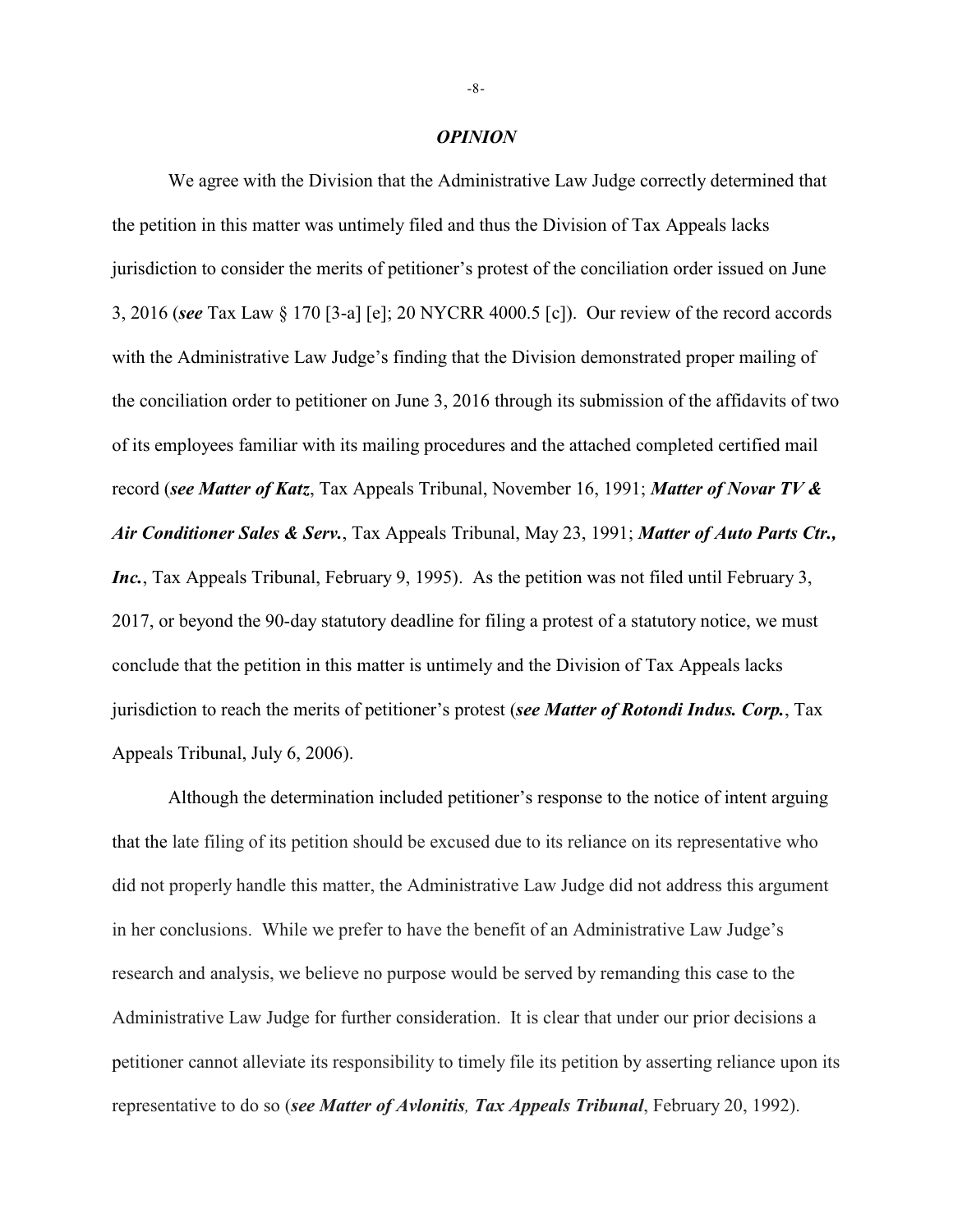This is because extenuating circumstances do not provide a basis to excuse the late filing of a petition (*see Matter of Perillo, Tax Appeals Tribunal*, August 2, 1990; *Matter of Rathgaber, Tax Appeals Tribunal*, April 5, 1990), even where a petitioner has relied on the advice and assistance of a representative to its detriment.

Deadlines for filing petitions are strictly enforced and petitions filed even one day late must be dismissed (*see Matter of Am. Woodcraft, Tax Appeals Tribunal*, May 15, 2003). Therefore, in view of the above, we are without jurisdiction over this matter.

Accordingly, it is ORDERED, ADJUDGED and DECREED that:

1. The exception of Dhan Guru Ji Corporation is denied;

2. The determination of the Administrative Law Judge is affirmed; and

3. The petition of Dhan Guru Ji Corporation is dismissed.